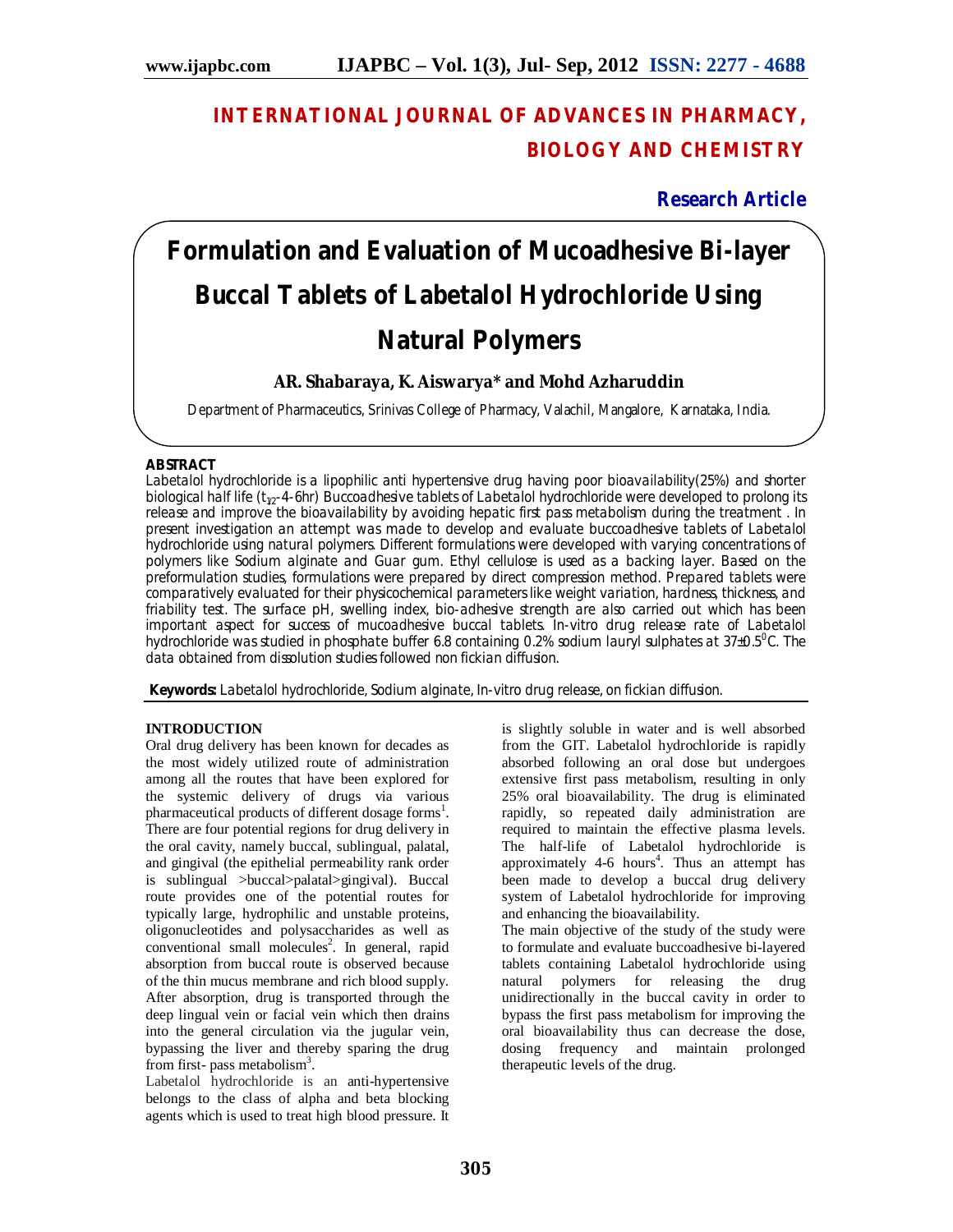# **MATERIALS AND METHODS**

Labetalol hydrochloride was obtained from Yarrow chemicals, Mumbai. Ethyl cellulose was obtained from Hi-media lab chemicals, Mumbai. Sodium alginate, Guar gum, Mannitol, Aerosil, PEG 6000, Magnesium stearate was procured from the college laboratory. All the chemicals and materials used were of analytical grade. Single punch tablet compression machine was used to punch tablets. In addition an electronic balance, tablet dissolution tester (Electrolab), UV Spectrophotometer (Shimadzu, model1700), IR Spectrophotometer (Jasco model FT/IR 4100) was used in this study.

#### **Construction of calibration curve**

A stock solution of Labetalol was prepared by dissolving 100mg in 100ml of phosphate buffer pH 6.8. From this stock solution, suitable dilutions were prepared using the same solvent in the range of  $10-100\mu$ g/ml. The  $\lambda$ max of the drug was determined by scanning one of the dilutions between 400 and 200nm using a UV-visible spectrophotometer. At this wavelength, the absorbance of all the other solutions was measured against a blank which was phosphate buffer pH 6.8. Standard curve between concentration and absorbance was plotted and intercept (B) and slope (K) values were noted.

#### **Preformulation studies**

Identification of drug sample

Labetalol hydrochloride was scanned in UV range from 400-200 nm in phosphate buffer pH 6.8 using UV spectrophotometer.

Solubility study

The solubility of the Labetalol was determined in various solvents by adding an excess amount of drug to 10 ml of solvent in conical flasks. The flasks were kept at  $25\overline{e} \pm 0.5^0$ C in isothermal shaker for 72 hours to reach equilibrium. The equilibrated samples were removed from the shaker and centrifuged at 4000 rpm for 15 minutes. The supernatant was taken and filtered through whatmann filter paper. The concentration Labetalol was determined in supernatant a suitable dilution by using UV-visible spectrophotometer at 302nm. Bulk Density

It is the ratio of total mass of powder to the bulk volume of powder.

It is expressed in g/ml and is given by

#### **Density = Mass / Volume**

#### **Tapped density**

The tapped density was determined by using the following formula

**Weight of powder taken**

 **Tapped density =** 

 **Tapped volume** 

#### **Carr's index (or) % compressibility**

It indicates powder flow properties. It is expressed in percentage and is given by

Carr's index = 
$$
\frac{\text{Tapped density - Bulk density}}{\text{Tapped density}} \times 100
$$

#### **Hausner's ratio**

Hausner's ratio is an indirect index of ease of powder flow. It is calculated by the following formula.

Hausner's ratio = 
$$
\frac{\text{Tapped density}}{\text{Bulk density}}
$$

Lower hausner ratio  $\left($  < 1.25) indicates better flow properties than higher ones (>1.25).

#### **Angle of Repose ()**

It is defined as maximum angle possible between the surface of the pile of powder and the horizontal plane.

Angle of repose  $(\theta) = \tan^{-1} (h/r)$ 

#### **Drug excipient Compatibility study**

I.R spectroscopy can be used to investigate and predict any physiochemical interaction between different excipients. A physical mixture of drug, polymer and other excipients were prepared and mixed with suitable quantity of potassium bromide. This mixture was compressed to form a transparent pellet using a hydraulic press at 15 tons pressure. It was scanned from 4000 to 400 cm-1 in a FTIR spectrophotometer (FTIR 4100, Jasco). The IR spectrum of the physical mixture was compared with those of pure drug and polymer and peak matching was done to detect any appearance or disappearance of peaks.

#### **Preparation of mucoadhesive buccal tablets of Labetalol hydrochloride**

Unidirectional, bi-layered muco-adhesive tablets of Labetalol hydrochloride were prepared by direct compression technique using a flat-faced 13 mm hydraulic press involving two consecutive steps. Initially, a backing layer was made using ethyl cellulose, onto which the drug containing layer were placed and recompressed to get a bilayered tablet. In the formulation of bilayered tablets, labetalol was the drug, sodium alginate and guar gum were used as muco-adhesive polymers, magnesium stearate was used as a lubricant and mannitol was used as diluent. The backing layer was prepared using ethyl cellulose to make the release unidirectional from the tablet. Poly ethylene glycol 6000 was used as permeation enhancer in the formulation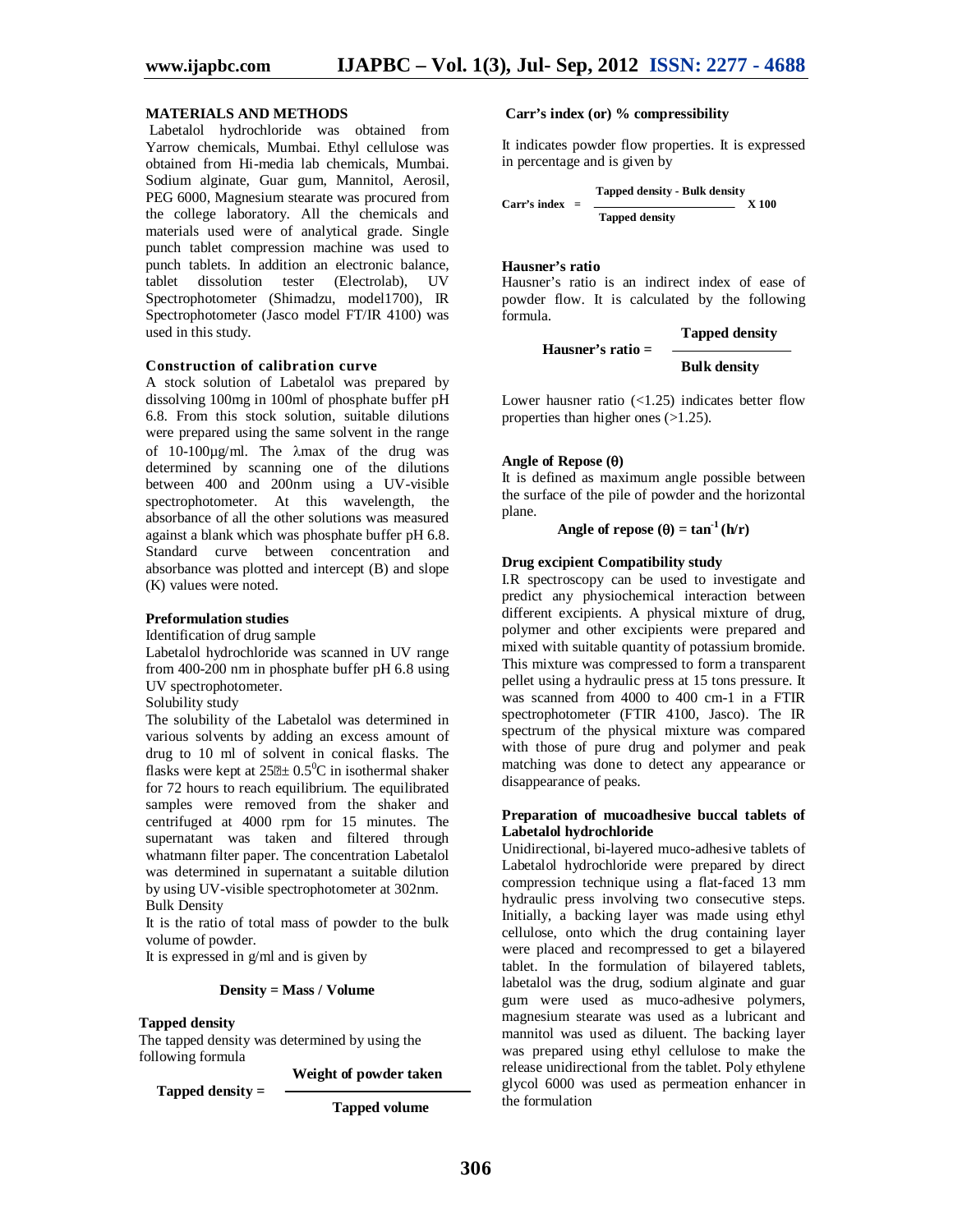# **Evaluation of bi-layered tablets of Labetalol hydrochloride**

# **Weight variation**

Twenty tablets were randomly selected from each batch weighed individually. The average weight and standard deviation was calculated**.** 

#### **Thickness**

3 tablets from each batch of formulation were collected and the thicknesses of the tablets were measured with the help of vernier caliper. The average thickness was calculated.

#### **Hardness**

Hardness or tablet crushing strength  $(f_c)$  is the force required to break a tablet in a diametric compression was measured using Monsanto tablet hardness tester. The hardness of five tablets in each batch was measured and the average hardness was calculated.

#### **Friability (F)**

Friability of the tablet determined using Roche friabilator. This device subjects the tablet to the combined effect of abrasion and shock in a plastic chamber revolving at 25 rpm and dropping the tablets at a height of 6 inches in each revolution. The friability (F) was given by the formula.

#### $F = (1 - W_0 / W) \times 100$

Where,  $W_0$  is the weight of the tablets before the test and W is the weight of the tablet after the test.

#### **Drug content**

For determination of drug content at least five tablets from each formulation were weighed individually, crushed and diluted to 100 ml with sufficient amount of phosphate buffer of pH 6.8 in a volumetric flask. Then aliquot of the filtrate was analyzed spectrophotometrically at 302 nm against blank. Drug content was calculated using standard curve.

#### *In-vitro* **swelling studies**

Eight buccal tablets were weighed  $(W_1)$  and placed separately in petri dishes with 5ml of phosphate buffer of pH 6.8. At the time interval of 1,2,3,4,5,6,7 and 8 hrs, tablets were removed from the petri dish and excess water was removed carefully using filter paper. The swollen tablet were then reweighed  $(W_2)$  and the percentage hydration was calculated using the following formula

#### **Percentage hydration =**  $[(W_2-W_1)/W_1]$  **X100.**

#### **Surface pH**

A combined glass electrode was used for this purpose. The tablet was allowed to swell by keeping them in contact with 2 ml of phosphate buffer pH 6.8 in a test tube for 2 hrs. The pH was

then noted by bringing the electrode in contact with the surface of the formulation pH and allowing it to equilibrate for 1 min.

#### *In-vitro* **mucoadhesion studies**

Mucoadhesive strength of the buccal tablets was measured on the "Modified Physical Balance method" which is shown in figure 1. The method used porcine buccal membrane as the model mucosal membrane. The fresh porcine buccal mucosa was cut into pieces and washed with phosphate buffer pH 6.8. The both pans were balanced by adding an appropriate weight on the left- hand pan. A piece of mucosa was tied to the surface of the beaker and placed below the left pan which was moistened with phosphate buffer pH 6.8. The tablet was stuck to the lower side of left pan with glue. Previously weighed beaker was placed on the right hand pan and water (equivalent to weight) was added slowly to it until the tablet detach from the mucosal surface. The both pans were balanced by adding an appropriate weight on the left- hand pan. The weight required to detach the tablet from the mucosal surface gave the bioadhesive strength. The experiment was performed in triplicate and average value was calculated.

#### **Force of adhesion = (mucoadhesive strength/100) ×9.81.**

#### *In-vitro* **release studies**

The drug release rate from buccal tab paddle method at  $37\pm0.5^{\circ}$ C layer were attached to the glass slide with any glue and the glass slide is dropped into 900 ml of phosphate buffer pH 6.8 containing 0.2% of sodium lauryl sulphate. Samples were withdrawn at 0.25, 0.5, 0.75, 1, 2, 3, 4, 5, 6, 7 and 8 hrs and replaced with fresh dissolution medium. The amount of Labetalol released was determined spectrophotometrically at 302 nm. The % drug release was calculated using the calibration curve of the drug in phosphate buffer pH 6.8.

## **Release kinetics**

Several theories/kinetic models describe drug dissolution from immediate and modified release dosage forms. In order to analyze the release mechanism, several release models were tested such as:

Zero order 
$$
Q_t = Q_0 + K_0t
$$
 \n............1

Where  $Q_t$  is the amount of drug released at time  $t$ , Ko is the apparent dissolution rate constant or zero order release constant and Qo is the initial concentration of the drug in the solution resulting from a burst effect; in this case the drug release runs as a constant rate.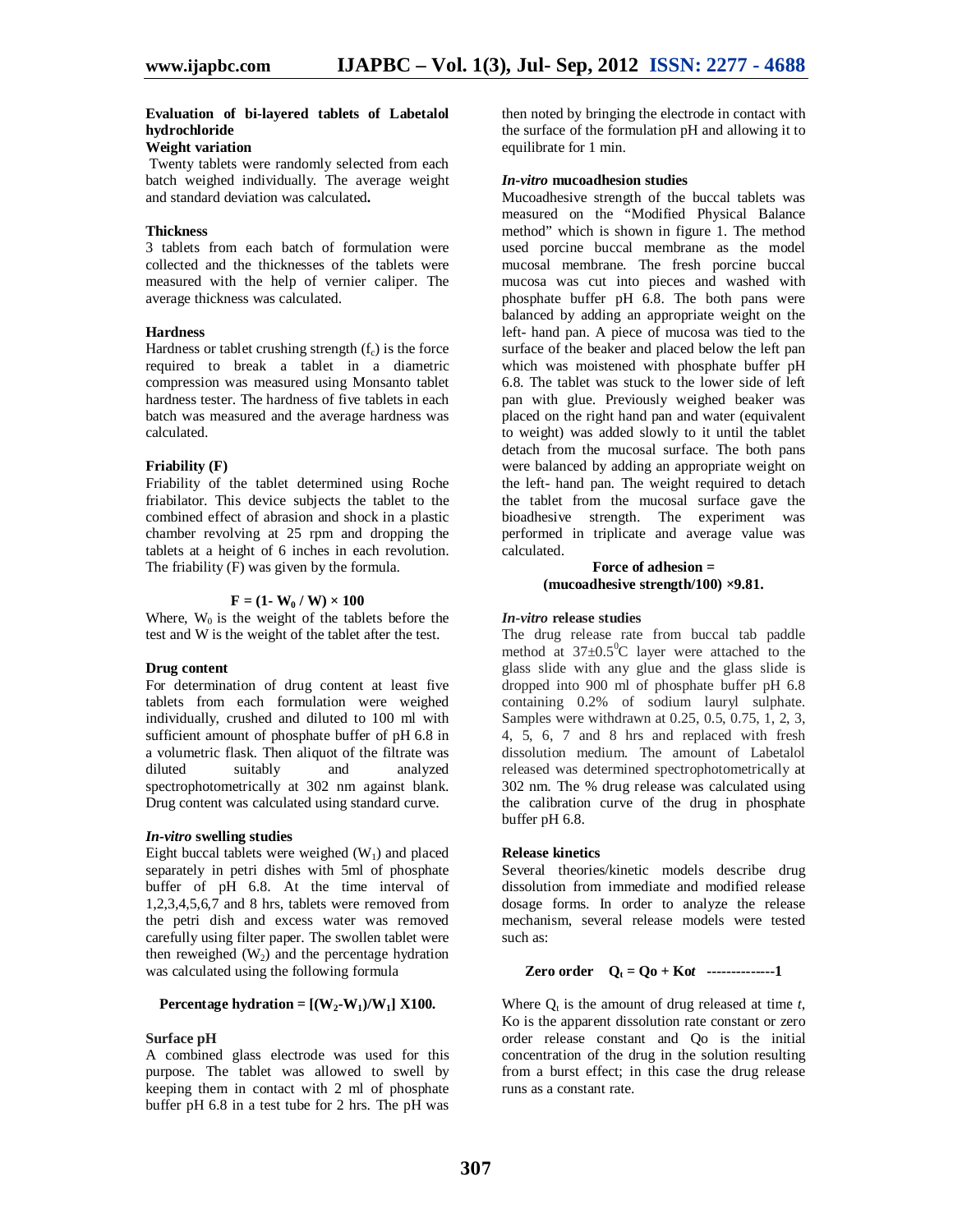# **First order ln Q**<sub>t</sub> = ln Q<sub>0</sub> + K<sub>1</sub>*t* --------------2

Where  $K_1$  is the first order release constant; in this case the drug released at each time is proportional to the residual drug inside the dosage form.

**Higher** 
$$
Q_t = K_H \sqrt{t}
$$
 **........** 3

Where  $Q_t$  is the amount of drug released at time  $t$ and  $K_H$  is the higuchi release rate constant; this is the most widely used model to describe drug release from pharmaceutical matrices.

# **Korsmeyer-Peppas**  $Q_t/Q_\infty = K_k t^n$  -----------4

Where  $K_k$  is a constant incorporating structural and geometric characteristic of the drug dosage form and n is the release exponent, indicative of the drug release mechanism.

The value of n for a tablet,  $n = 0.45$  for Fickian (Case I) release,  $>0.45$  but <0.89 for non-Fickian (Anomalous) release and 0.89 for Case II (Zero order) release and >0.89 for super case II type of release. Case II transport generally refers to the dissolution of the polymeric matrix due to the relaxation of the polymer chain and anomalous transport (Non Fickian) refers to the summation of both diffusion and dissolution controlled release.

# **Stability study**

Selected formulations were subjected to stability studies as per I.C.H. Guidelines.

Following condition was used for stability study

 $*40^{\circ}$ C/75 % RH analyzed at a time interval of 15 days till a period of 60 days

#### **RESULTS AND DISCUSSION**

 $\lambda$  max was found to be 302nm. Linearity was observed between the range 10-100µg/ml. The saturation solubility of Labetalol was determined in different solvents. The results are given in table.no.2. The spectra obtained from IR studies at wavelength  $4000 \text{cm}^{-1}$  to  $400 \text{cm}^{-1}$  are shown in fig.no.2-4. FT-IR reveals that there was no interaction between drug and selected polymers. In the formulations drug has maintained its identity and has not shown any interaction with the polymers.

Plain Labetalol hydrochloride exhibited angle of repose value of  $39.71 \pm 0.69$ <sup>o</sup> indicating poor flow property. It was further supported by high Carr's index (28.89  $\pm$  0.111) and Hausner's ratio (1.40  $\pm$ 0.0022). Table.No.3 shows the micromeritic property of precompression mixture. It exhibited the angle of repose value of  $21.32 - 29.10^0$ . It was further supported by good Carr's index value of 15.47 - 19.85% and Hausner's ratio of 1.19 - 1.24 for all precompressional mixtures. Hence powder mixture was found suitable for direct compression method.

The results of physico-chemical evaluation of bilayer matrix tablets are given in Table.No.4. The tablets of different batches of sodium alginate and guar gum alone and in combination were found uniform with respect to thickness (3.62 to 3.77 mm). Hardness  $(3.0 \text{ to } 4.5 \text{ kg/cm}^2)$  and friability (0.27 to 0.35 %) were also found uniform indicating good handling property of the prepared bilayer matrix tablets. The % drug content of all formulation was found to be in the range of 97.46% to 99.29%. Thus all the physical parameters of the tablets were within control.

Swelling index or water uptake test is of great significance, as variation in the water content causes significant variation in the mechanical properties of the formulations. On comparing the swelling index, it was observed that guar gum tablets swelled more than that of sodium alginate. Table.No.5 and Fig.No.5 depicts the swelling behavior of different matrix tablets.

The observed surface pH of the different batches of tablets has been given in the table no.6 and fig.no.6. The results reveal that all the formulation provide an acceptable pH in the range of 6.01 to 6.62. Hence may not produce any local irritation to the mucosa.

The bioadhesive strength (in grams) observed for the different tablets is shown in the table No.7 and Fig.No.7. The bioadhesive strength of the tablets was found to be a function of concentration of polymer. Among the formulations, composition containing sodium alginate with guar gum exihibited maximum bioadhesive strength. As none of the tablets were dislodged before the end of the study period i.e. 8 hours, the bioadhesive strength exihibited by all the tablets can be considered satisfactory for maintaining them in the oral cavity for 8 hours.

Dissolution studies of prepared mucoadhesive buccal tablets were carried using 900ml of phosphate buffer of pH 6.8 containing  $0.2\%$  of

sodium lauryl sulphate at 50rpm at 37 C $\pm$ 0.5 C in USP Type II apparatus. The samples were analyzed spectrophotometrically at 302 nm.

Formulation L1, L2 and L3 showed percentage drug release of about 97.70, 98.49 and 90.39% at the end of 7.5, 8 and 8 hrs respectively. The study indicates that the release rate was influenced by the polymer concentration. The rate of drug release from the tablets was found to decrease with increase in the concentration of sodium alginate. The reason attribute to this fact is slow erosion gelled layer from the tablet containing amount of sodium alginate.

The formulation L4 released 99.89% drug in 6 hrs, L5 released 99.12 % drug in 8 hrs and L6 released 89.42% drug in 8 hrs. This clearly indicates that release rate was influenced by polymer level. This retardation of drug release might be due to increase in the gum level tends to decrease drug release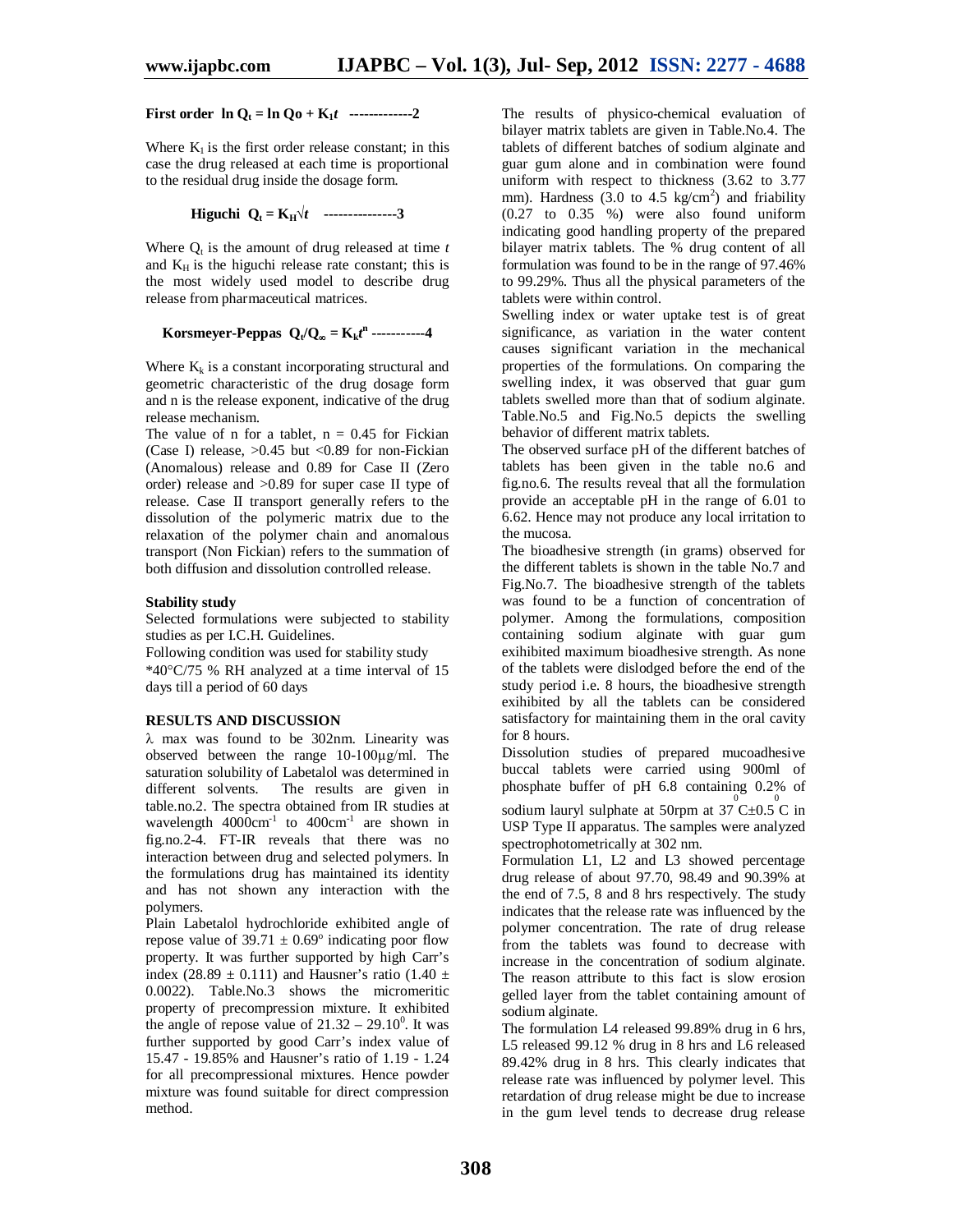because of formation of a thick gel structure that delays drug release from the matrix, where hydration of the individual guar gum particles results in a extensive swelling and increase in diffusion path length. The formulation L7 released 99.69% drug in 8 hrs.

Ethyl cellulose is an excellent backing layer because of low water permeability, hydrophobicity and moderate flexibility. The double layered structure design was expected to provide drug delivery in a unidirectional fashion to the mucosa and to avoid loss of drug to wash out by saliva, release drug immediately to provide a prompt pharmacological action and remain in oral cavity and provide a sustained release of enough drug over an extended period of time. The results are given in Table.No.8 & Fig.No.8.

To study the release mechanism of mucoadhesive buccal tablets, various dissolution models were applied to the *in-vitro* release profiles of different formulations. Kinetic results revealed that, all the formulations followed zero order kinetics as correlation coefficient  $(r^2)$  values  $(0.9738-0.9921)$ are higher than that of first order release kinetics. The prepared mucoadhesive buccal tablets showed non-fickian (anomalous) release, as the values of release exponent (n) lies between 0.5594-0.8662 with their correlation coefficient  $(r^2)$  values between 0.9778-0.9985, indicating that coupled diffusion, polymer swelling and relaxation were involved in the release process.

The stability studies were carried out for the selected formulations at  $40\pm2\degree C/75\pm\%5$  RH for one month. Table.No.10 shows the values of postcompressional parameters after stability studies at different temperature and humidity conditions. The results indicated that the tablets did not show any physical changes (hardness and friability) during the study period and the drug content was found above 98% at the end of one month. This indicates that tablets are fairly stable at storage condition

#### **CONCLUSION**

The overall studies indicated that the polymers Sodium alginate and Guar gum in the ratio of 6:1.5 showed satisfactory mucoadhesive properties. Formulation L7 using these polymers in the above ratio with drug exhibited significant swelling properties with optimum release profile. Hence formulation (L7) will be useful for buccal administration for the treatment of hypertension.

#### **ACKNOWLEDGEMENT**

Authors are thankful to Department of Pharmaceutics in Srinivas College of Pharmacy for providing all the facilities for this research project.

| Ingredients (mg)           | <b>Formulation code</b> |       |                |       |                          |       |       |  |
|----------------------------|-------------------------|-------|----------------|-------|--------------------------|-------|-------|--|
|                            | L1                      | L2    | L <sub>3</sub> | IA    | L5                       | L6    | L7    |  |
| Core layer containing drug |                         |       |                |       |                          |       |       |  |
| Labetalol<br>hydrochloride | 50                      | 50    | 50             | 50    | 50                       | 50    | 50    |  |
| Sodium alginate            | 30                      | 37.51 | 45             | ٠     | $\overline{\phantom{0}}$ |       | 30    |  |
| Guar gum                   |                         |       |                | 7.5   | 15                       | 22.5  | 7.5   |  |
| <b>PEG 6000</b>            | 2.25                    | 2.25  | 2.25           | 2.25  | 2.25                     | 2.25  | 2.25  |  |
| Mannitol                   | 61.75                   | 54.25 | 46.75          | 84.25 | 76.75                    | 69.25 | 54.25 |  |
| Aerosil                    | 4.5                     | 4.5   | 4.5            | 4.5   | 4.5                      | 4.5   | 4.5   |  |
| Mg.Stearate                | 1.5                     | 1.5   | 1.5            | 1.5   | 1.5                      | 1.5   | 1.5   |  |
| Backing layer              |                         |       |                |       |                          |       |       |  |
| Ethyl cellulose            | 50                      | 50    | 50             | 50    | 50                       | 50    | 50    |  |
| Total weight               | 200                     | 200   | 200            | 200   | 200                      | 200   | 200   |  |

**Table 1: Composition of Mucoadhesive Buccal Tablets of Labetalol Hydrochloride**

**Table 2: Preformulation Studies of Labetalol Hydrochloride**

|                |                               |                                 | Solubility (gm/ml)                                                             |                              |                    |  |  |
|----------------|-------------------------------|---------------------------------|--------------------------------------------------------------------------------|------------------------------|--------------------|--|--|
| <b>Studies</b> | <b>Identification</b><br>(UV) | <b>Melting point</b><br>$(^0C)$ | <b>Phosphate buffer</b><br>pH 6.8 containing<br>0.2% sodium lauryl<br>sulphate | pH 6.8 (phosphate<br>buffer) | $pH 7.0$ (Water)   |  |  |
| Result         | 302.0                         | 180                             | $107 \pm 0.57$ mg/ml                                                           | $81 \pm 0.57$ ug/ml          | $20 \text{ mg/ml}$ |  |  |
| Reported       | 302.0                         | 180~184                         |                                                                                |                              | 20mg/ml            |  |  |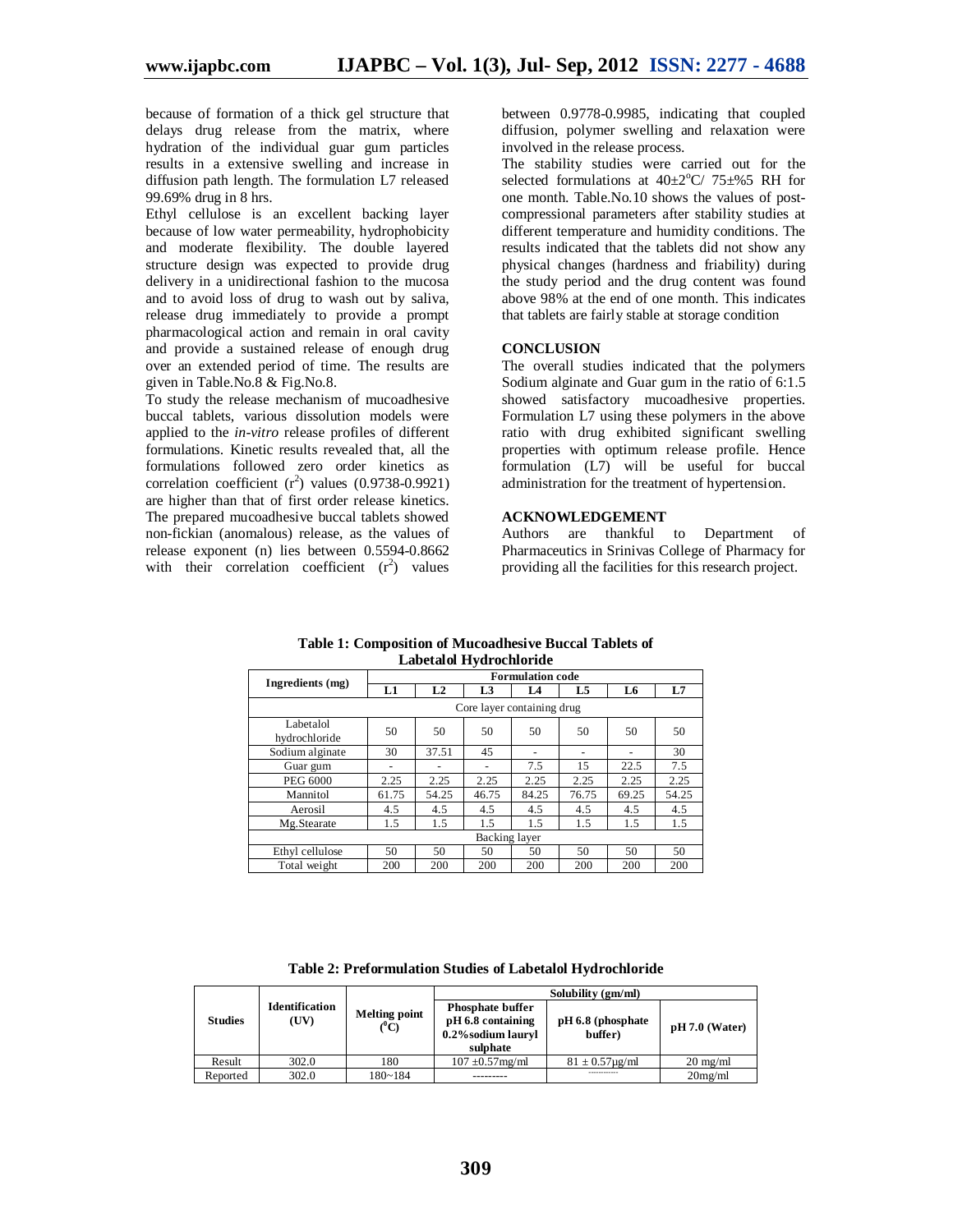| <b>Formulation</b><br>code | Angle of repose<br>(0) | Carr's index<br>(%) | Hausner's ratio   |
|----------------------------|------------------------|---------------------|-------------------|
| LH                         | $39.71 \pm 0.69$       | $28.89 \pm 0.111$   | $1.40 \pm 0.0022$ |
| L1                         | $26.04 \pm 0.95$       | $18.34 \pm 1.170$   | $1.22 \pm 0.018$  |
| L2                         | $27.13 \pm 0.98$       | $19.85 \pm 0.414$   | $1.24 \pm 0.005$  |
| L3                         | $29.31 + 2.41$         | $15.47 \pm 0.596$   | $1.18 \pm 0.009$  |
| IA                         | $21.32 + 0.41$         | $17.74 \pm 0.828$   | $1.22 \pm 0.012$  |
| L5                         | $23.13 \pm 0.83$       | $16.69 \pm 0.178$   | $1.20 \pm 0.0023$ |
| L6                         | $25.07 \pm 0.22$       | $16.36 \pm 0.145$   | $1.19 \pm 0.002$  |
| L7                         | $29.10 \pm 0.62$       | $19.33 \pm 0.108$   | $1.24 \pm 0.005$  |

**Table 3: Micromeritic Properties of Precompressional Powder Blend**





**Fig. 2: FT-IR spectrum of pure drug (Labetalol hydrochloride)**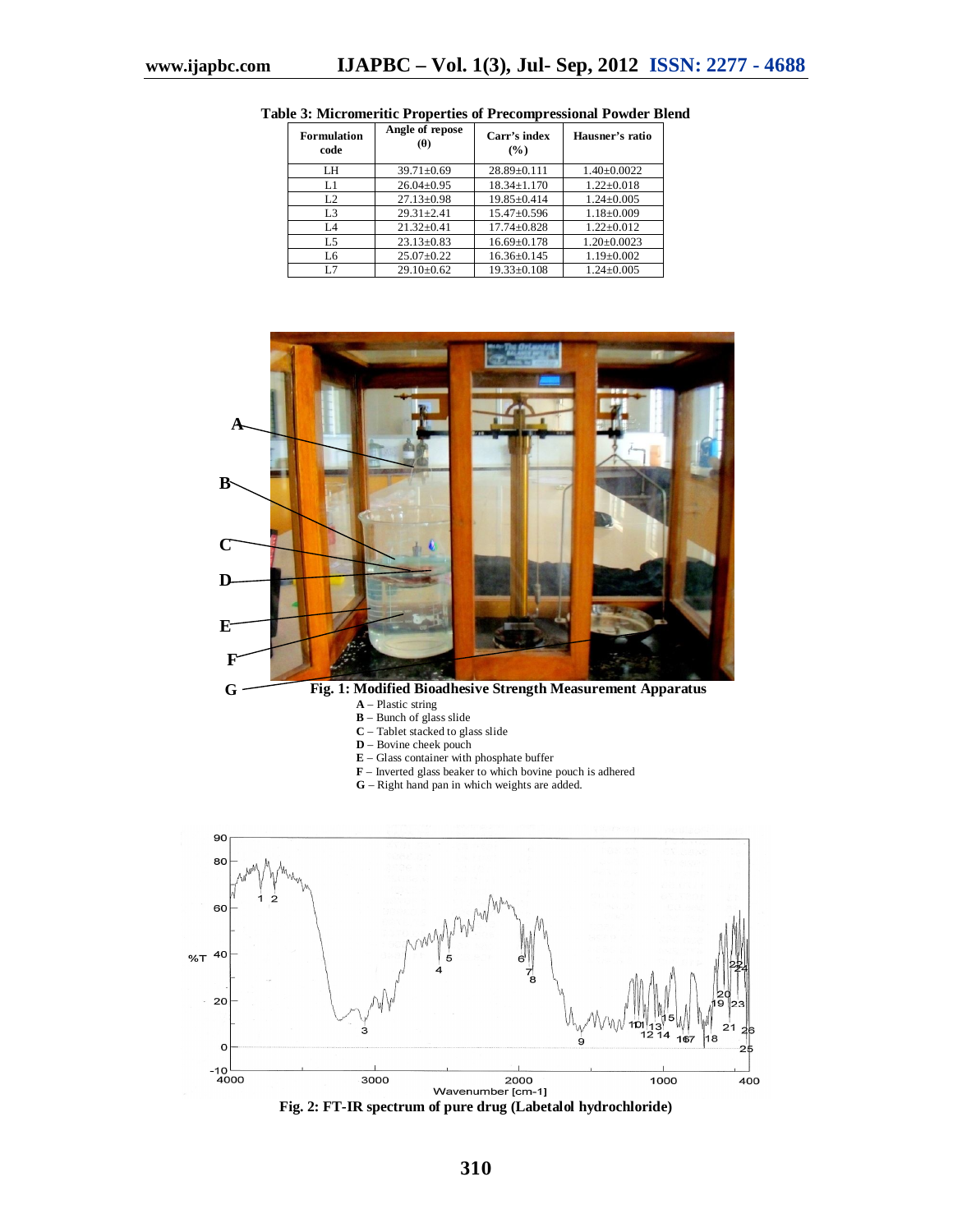









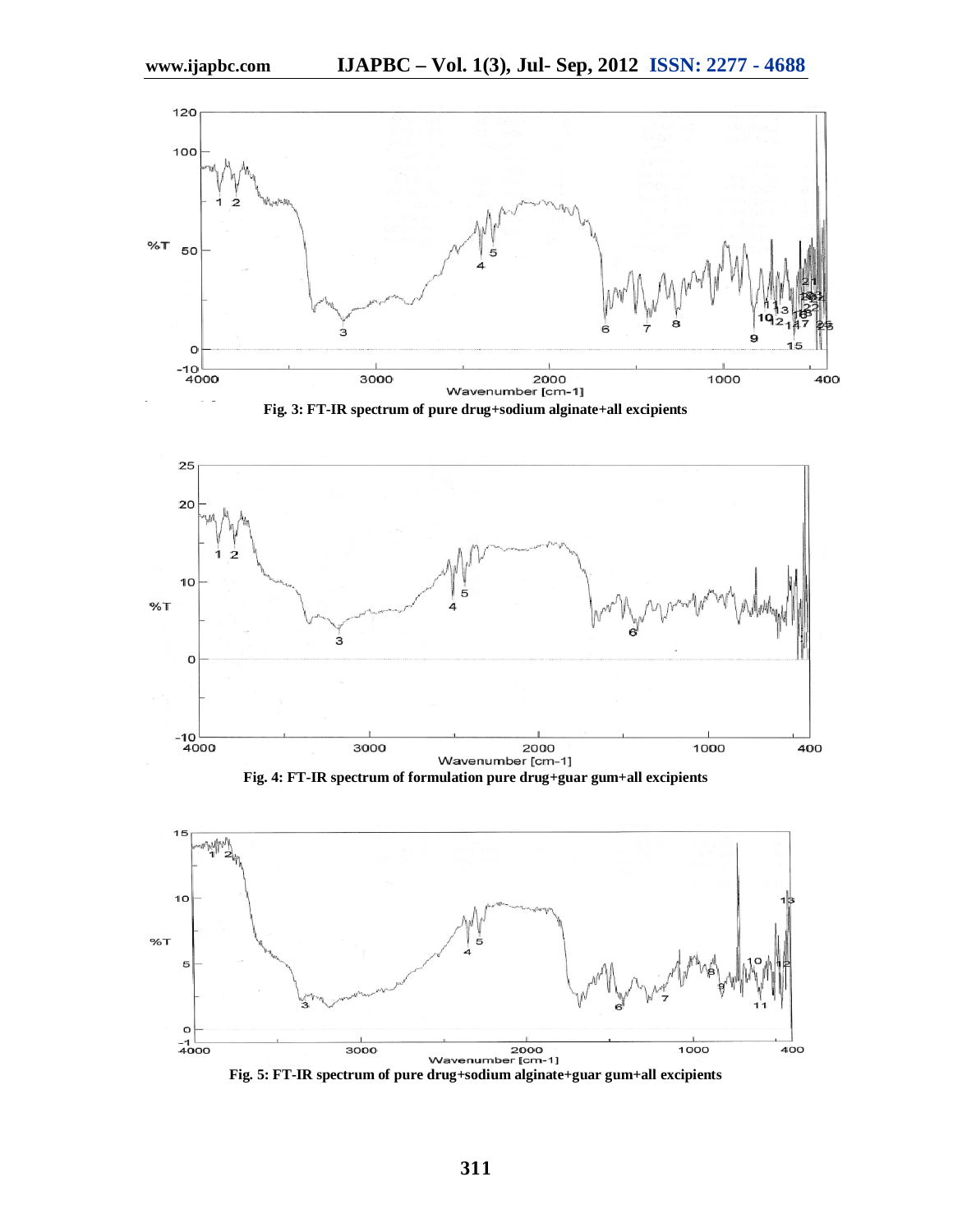| <b>Formulation</b><br>code | $Hardness^+(kg/cm^2)$ | Friability <sup>†</sup> $(\% )$ | <b>Thickness</b> <sup>†</sup><br>(mm) | Drug content $(\% )$ | Weight variation* |
|----------------------------|-----------------------|---------------------------------|---------------------------------------|----------------------|-------------------|
| LI                         | $4.0+0.24$            | $0.32 + 0.06$                   | $3.65 \pm 0.05$                       | 97.46                | $199.8 \pm 0.65$  |
| L2                         | $4.23 \pm 0.34$       | $0.28 \pm 0.13$                 | $3.77 \pm 0.07$                       | 99.02                | $201.4 \pm 0.34$  |
| L3                         | $3.98 \pm 0.32$       | $0.35+0.14$                     | $3.65 + 0.04$                         | 98.67                | $200.5 + 0.52$    |
| I 4                        | $4.0 \pm 0.35$        | $0.33 \pm 0.05$                 | $3.62 \pm 0.10$                       | 99.29                | $200.8 \pm 0.51$  |
|                            | $4.5 \pm 0.17$        | $0.31 \pm 0.09$                 | $3.66 \pm 0.05$                       | 97.91                | $201.6 \pm 0.31$  |
| L6                         | $3.0 \pm 0.14$        | $0.27 \pm 0.08$                 | $3.70 \pm 0.02$                       | 97.78                | $200.6 \pm 0.52$  |
| L.7                        | $4.5 \pm 0.23$        | $0.35 \pm 0.08$                 | $3.74 \pm 0.12$                       | 98.49                | $201.0 \pm 0.47$  |

| <b>Table 5: Swelling Study of Different Mucoadhesive Buccal</b> |  |
|-----------------------------------------------------------------|--|
| <b>Tablets of Labetalol Hydrochloride</b>                       |  |

| Time (hrs) | % Swelling Index |          |          |          |       |          |          |  |  |
|------------|------------------|----------|----------|----------|-------|----------|----------|--|--|
|            | L1               | L2       | L3       | L4       | L5    | L6       | L7       |  |  |
| $\Omega$   | $\Omega$         | $\Omega$ | $\theta$ | $\Omega$ |       | $\Omega$ | $\Omega$ |  |  |
|            | 22.61            | 29.35    | 33.67    | 36.18    | 38.89 | 41.41    | 37.56    |  |  |
| 2          | 32.66            | 38.27    | 40.91    | 43.15    | 43.43 | 45.18    | 44.39    |  |  |
| 3          | 39.89            | 48.48    | 49.75    | 51.27    | 53.27 | 54.04    | 47.47    |  |  |
| 4          | 47.45            | 55.10    | 57.58    | 58.59    | 60.61 | 64.29    | 56.06    |  |  |
| 5          | 51.52            | 60.71    | 62.76    | 64.49    | 65.48 | 67.51    | 65.66    |  |  |
| 6          | 57.07            | 62.76    | 64.79    | 66.49    | 66.67 | 68.69    | 70.71    |  |  |
|            | 64.82            | 65.66    | 66.67    | 68.02    | 70.20 | 72.73    | 75.63    |  |  |
| 8          | 69.52            | 70.01    | 71.78    | 72.46    | 75.63 | 77.82    | 80.47    |  |  |



■1Hour ■2Hour ■3Hour ■4Hour ■5Hour ■6Hour ■7Hour ■8Hour



| Table 6: Surface pH of Various Buccal     |
|-------------------------------------------|
| <b>Tablets of Labetalol Hydrochloride</b> |

| <b>Formulation</b><br>code | <b>Buccal pH</b> |
|----------------------------|------------------|
| L1                         | 6.30             |
| L <sub>2</sub>             | 6.20             |
| L3                         | 6.38             |
| L4                         | 6.20             |
| L <sub>5</sub>             | 6.49             |
| L6                         | 6.01             |
| L.7                        | 6.62             |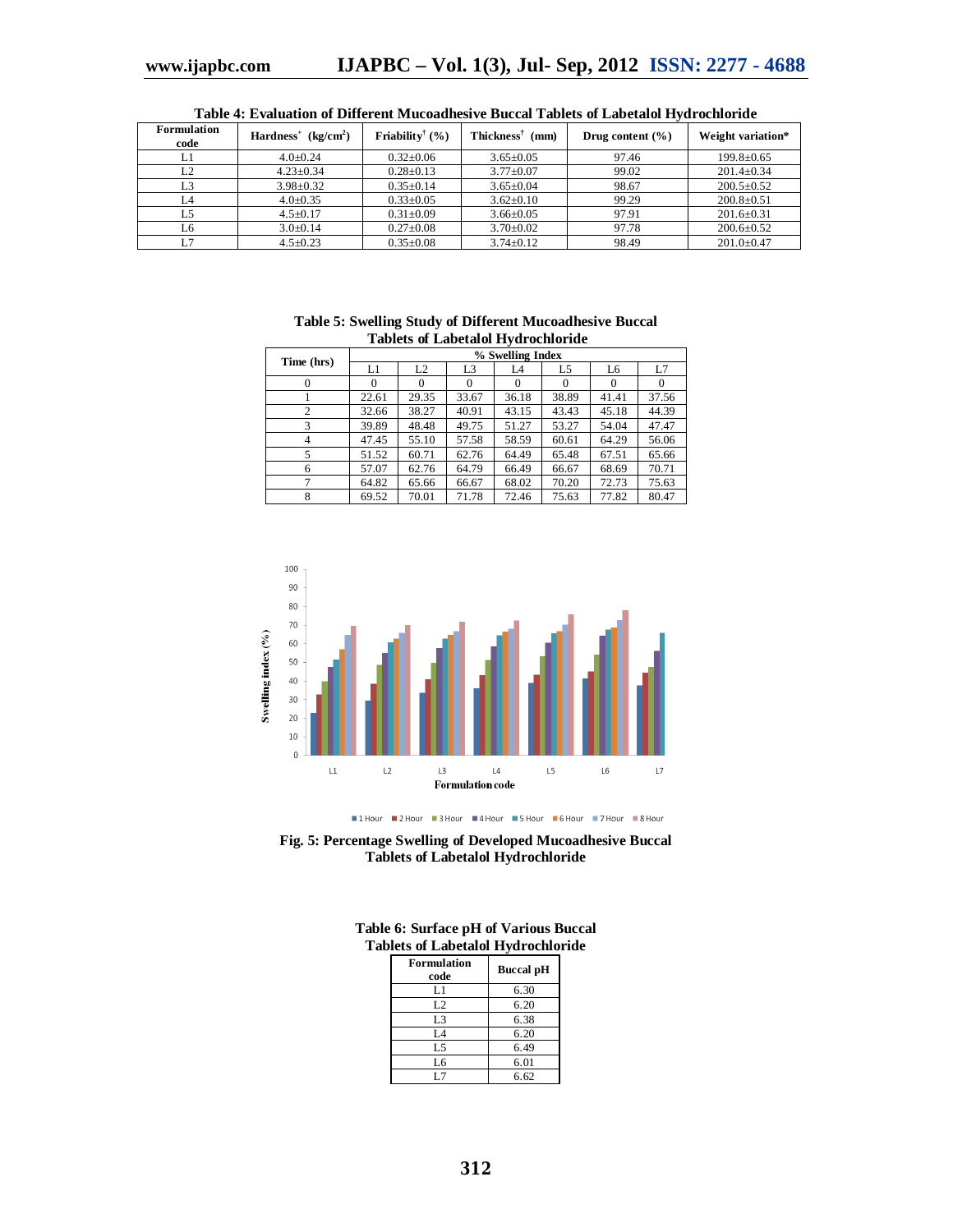

**Fig. 6: Surface pH profile of Labetalol hydrochloride**

**Table 7: Bioadhesive Strength of Various Buccal Tablets of Labetalol Hydrochloride**

| <b>Formulation code</b> | Bioadhesive strength (gm) |
|-------------------------|---------------------------|
| L1                      | 22.30                     |
| L2                      | 26.80                     |
| L3                      | 28.40                     |
| L4                      | 24.30                     |
| L5                      | 27.23                     |
| L6                      | 30.23                     |
|                         | 34.50                     |



**Fig. 7: Bioadhesive Strength Profile of Various Buccal Tablets of Labetalol Hydrochloride**

| Time           | Cumulative % drug release |       |       |       |       |       |       |
|----------------|---------------------------|-------|-------|-------|-------|-------|-------|
| (hrs)          | L1                        | L2    | L3    | L4    | L5    | L6    | L7    |
|                | 40.23                     | 27.43 | 12.54 | 45.64 | 25.34 | 19.53 | 24.37 |
| $\mathfrak{2}$ | 55.92                     | 39.28 | 25.14 | 59.23 | 36.37 | 26.89 | 33.27 |
| 3              | 66                        | 52.82 | 38.11 | 72.18 | 45.86 | 35.02 | 42.77 |
| 4              | 73.75                     | 62.32 | 47.99 | 83.04 | 55.74 | 42.19 | 53.79 |
| 5              | 81.10                     | 70.65 | 59.41 | 93.11 | 66.19 | 52.44 | 65.03 |
| 6              | 91.75                     | 81.48 | 71.60 | 99.51 | 77.03 | 64.25 | 79.54 |
| 7              | 97.57                     | 89.62 | 80.52 |       | 91.16 | 77.61 | 91.17 |
| 7.5            | 99.70                     | 94.46 | 84.59 |       | 96.59 | 84.57 | 95.24 |
| 8              |                           | 98.49 | 90.39 |       | 98.12 | 89.42 | 99.69 |

**Table 8:** *In-Vitro* **Drug Release Parameters**